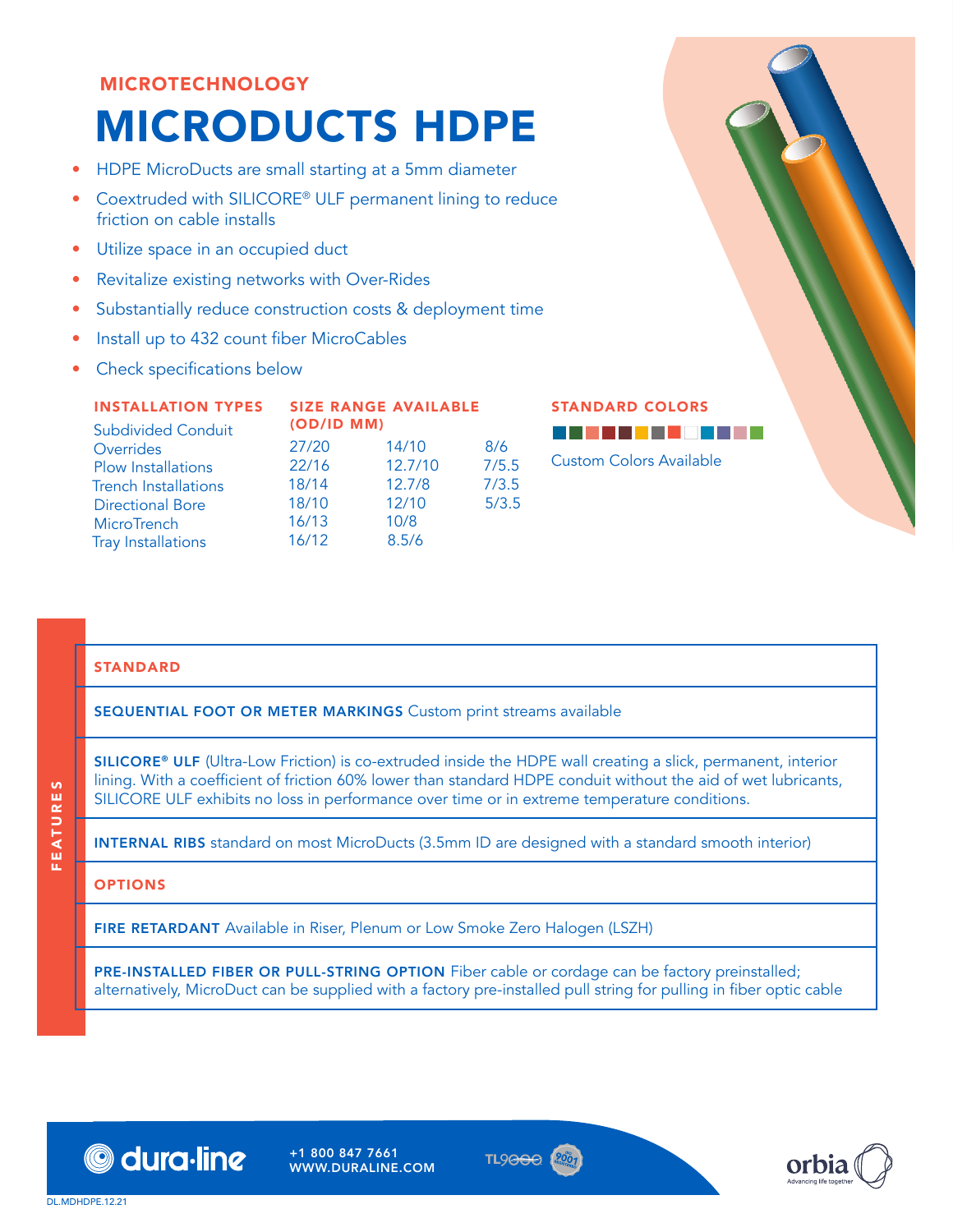

### PRODUCT RECOMMENDATIONS:

Dura-Line manufactures many different sizes and configurations of MicroDucts for a variety of applications, such as: Backbone, Back-haul, Direct Buried, Directional Drilling, Over-Rides, and populating existing conduits. In order to get the best product performance, please follow the suggested guidelines for choosing the best MicroDuct size.

DIRECT BURIED (DB): In applications where the MicroDucts will be directly buried, or bundled into FuturePath configurations, we recommend using a thicker walled MicroDuct to maintain the optimum fill ratios and have faster, easier installations.

DIRECT INSTALL (DI): In applications where the MicroDuct or FuturePath configuration will be placed inside an existing conduit, like an Over-Ride or populating an existing conduit, we recommend using a thinner walled product where protection is provided by the existing conduit and space is more sensitive.

| <b>MICRODUCT-</b><br>SIZE (MM) | <b>APPLICATION</b><br><b>DB/DI</b> | <b>NOM OD</b><br>(MM/IN) | <b>MIN ID</b><br>(MM/IN) | <b>WEIGHT</b><br>(LB/FT) | <b>BEND RADIUS</b><br>SUP* (IN) | <b>BEND RADIUS</b><br>UNSUP* (IN) | SWPS + (LBS) |
|--------------------------------|------------------------------------|--------------------------|--------------------------|--------------------------|---------------------------------|-----------------------------------|--------------|
| 5/3.5                          | DI                                 | 5/0.2                    | 3.4/0.13                 | 0.006                    | $\overline{2}$                  | 4                                 | 33           |
| 7/3.5                          | <b>DB</b>                          | 7/0.28                   | 3.7 / 0.15               | 0.018                    | $\mathbf{3}$                    | 6                                 | 97           |
| 7/5.5                          | DI                                 | 7/0.28                   | 5.6 / 0.22               | 0.009                    | 3                               | 6                                 | 49           |
| 8/6                            | DI                                 | 8/0.31                   | 5.8 / 0.23               | 0.014                    | $\mathbf{3}$                    | 6                                 | 76           |
| 8.5/6                          | DI, DB                             | 8.5/0.34                 | 5.9/0.23                 | 0.018                    | 3                               | $\overline{7}$                    | 96           |
| 10/8                           | DI                                 | 10/0.39                  | 8.1 / 0.32               | 0.018                    | 4                               | 8                                 | 93           |
| 12/10                          | DI                                 | 12/0.47                  | 9.9/0.39                 | 0.021                    | 5                               | 9                                 | 114          |
| 12.7/8                         | <b>DB</b>                          | 12.7/0.5                 | 7.9/0.31                 | 0.05                     | $\overline{5}$                  | 10                                | 268          |
| 12.7/10                        | DB, DI                             | 12.7/0.5                 | 9.8 / 0.39               | 0.032                    | 5                               | 10                                | 167          |
| 14/10                          | <b>DB</b>                          | 14/0.55                  | 9.8 / 0.39               | 0.05                     | 6                               | 11                                | 264          |
| 16/12                          | DB                                 | 15.9/0.63                | 11.6 / 0.46              | 0.058                    | 6                               | 13                                | 305          |
| 16/13                          | DI                                 | 16/0.63                  | 12.8 / 0.5               | 0.043                    | 6                               | 13                                | 229          |
| 18/10                          | DB                                 | 18/0.71                  | 10 0.39                  | 0.11                     | 7                               | 14                                | 581          |
| 18/14                          | <b>DB</b>                          | 18/0.71                  | 13.6 / 0.54              | 0.066                    | $\overline{7}$                  | 14                                | 352          |
| 22/16                          | DB                                 | 22/0.87                  | 15.4 / 0.61              | 0.116                    | 9                               | 18                                | 615          |
| 27/20                          | <b>DB</b>                          | 26.7/1.05                | 20.7 / 0.81              | 0.132                    | 11                              | 21                                | 701          |



+1 800 847 7661 WWW.DURALINE.COM